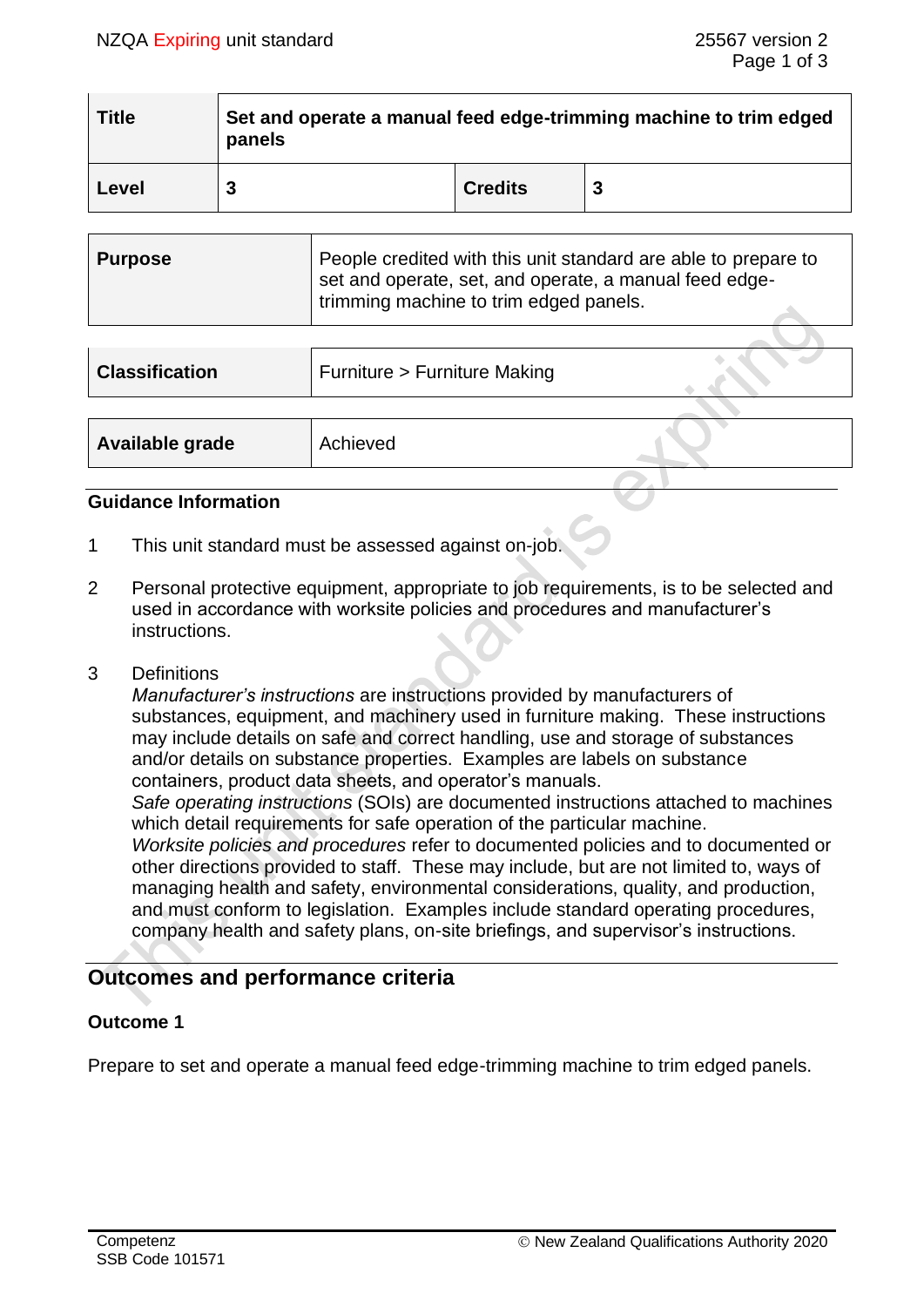#### **Performance criteria**

1.1 Job specifications are obtained and explained in accordance with worksite policies and procedures.

Range panel edges to be trimmed, timeframe.

- 1.2 Edged panels are obtained in accordance with job specifications.
- 1.3 Adjustment of machine is explained in accordance with manufacturer's instructions.

Range side trimmer, edge rounder.

1.4 Maintenance requirements are explained in accordance with manufacturer's instructions.

Range side trimmer, tables, round trimmer.

1.5 Environmental and safety requirements are met in accordance with worksite policies and procedures.

Range electrical power, lighting, ventilation, dust extraction fans.

#### **Outcome 2**

Set a manual feed edge-trimming machine to trim edged panels.

# **Performance criteria**

- 2.1 Side trimmer is set for trimming of edge tape in accordance with job specifications and worksite policies and procedures.
- 2.2 Edge rounder is set to round edge tape in accordance with job specifications.
- 2.3 Test piece is run and checked against job specifications. Adjustments are made if required.

# **Outcome 3**

Operate a manual feed edge-trimming machine to trim edged panels.

# **Performance criteria**

- 3.1 Machine operation is in accordance with SOIs.
- 3.2 Output of machine is monitored to ensure trimmed edging meets job specifications. Any out of specifications panels are replaced in accordance with worksite policies and procedures.
- 3.3 Edged panels are trimmed in accordance with job specifications.